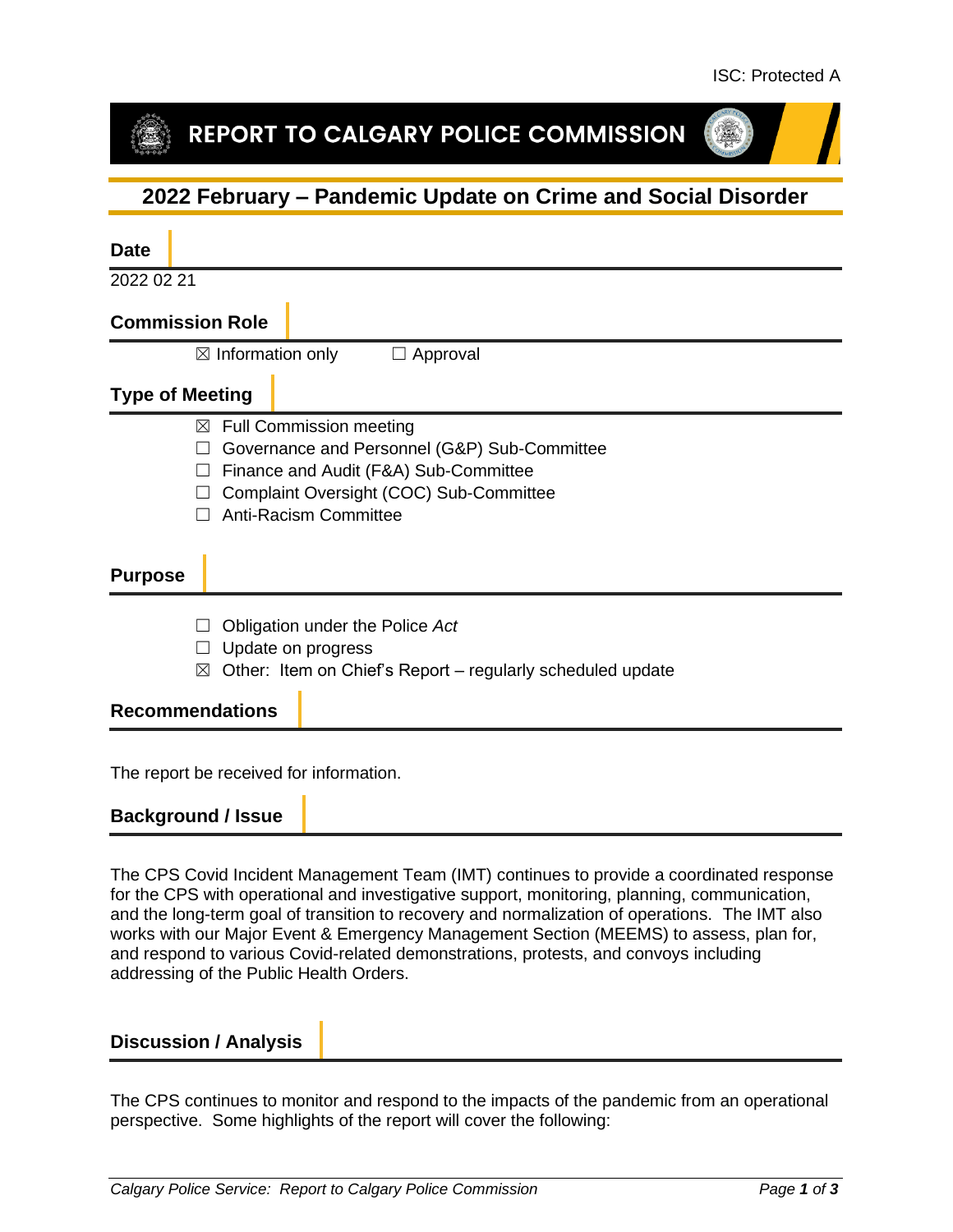- Social disorder for January and YTD are trending in line with the 5-year average.
- Social disorder and crime pertaining to the LRT has continued to be an area of concern and focus. Efforts are being made to address this in partnership with Calgary Transit.
- Some of the crime trends continue to be reduced in line with the pandemic with slight trending to return to the average zones. This includes break and enter and theft of auto.
- Non-domestic violence has shown a slight increase as compared to the 5-year average.
- As reported previously, reported domestic violence has shown a continued reduction however domestic reporting continues to be increased as compared to the 5-year average.
- Demonstrations and protests have continued with ongoing planning, response, and attention to address local impacts. This is similar to other jurisdictions in Alberta and across Canada.
- The CPS continues to address these demonstrations and protests attempting to work with organizers to maintain peace and public safety. On Feb.  $7<sup>th</sup>$ , in response to the move toward slow-roll convoy protests aimed at disrupting Calgarians, approximately 80 tickets were issued (30 on site and 50 mailed out) for a variety of offences. Efforts continue to prevent the protests from causing an occupation or other concerns.
- In February, the CPS received a request sent to major police agencies across Canada for support to address the illegal protest in Ottawa and like most larger police agencies, subsequently provided support by sending a contingent of Public Safety Unit members to assist. Efforts were made to ensure that sufficient capacity remained to address potential demonstration and protest activity on a local level.
- The CPS continues to participate and collaborate with other stakeholders as part of the provincial Alberta Enforcement Framework for Repeat Offenders Operational Group which includes representation from:
	- o Alberta Health Services
	- o Alberta Labour & Immigration
	- o Alberta Prosecution Services
	- o Calgary Police Service
	- o Edmonton Police Service
	- o RCMP
	- o City of Lethbridge Police Service
	- o Alberta Gaming, Liquor and Cannabis
	- o Other Alberta Law Enforcement Agencies

### **Conclusion**

The CPS will continue to monitor and support operational, investigative, human resource and communication impacts in relation to COVID to ensure the health and safety of its employees and the citizens it serves.